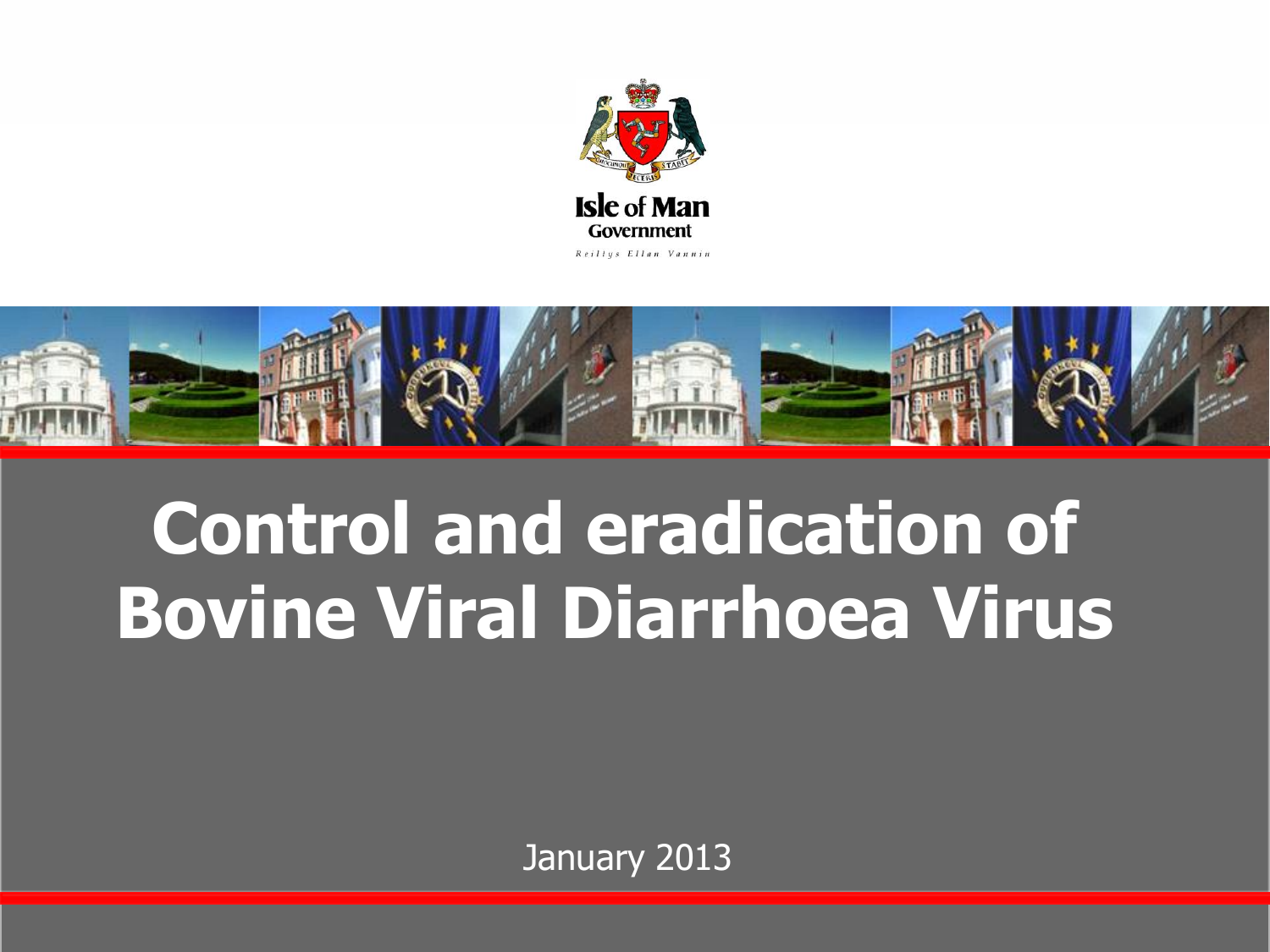## BVD

- **□ Calves infected before 120 days of pregnancy born** persistently infected (PI)
- **□** Shed high levels of virus throughout life
- **□ Many die of Mucosal disease 6-24 months**
- **PIs are the main source of infection**
- **PI Removal / prevention is key to control**
- **Risks:**
- **Purchase of PI cattle**
- **Cattle carrying PI foetus**
- **Purchase of Infected animal**





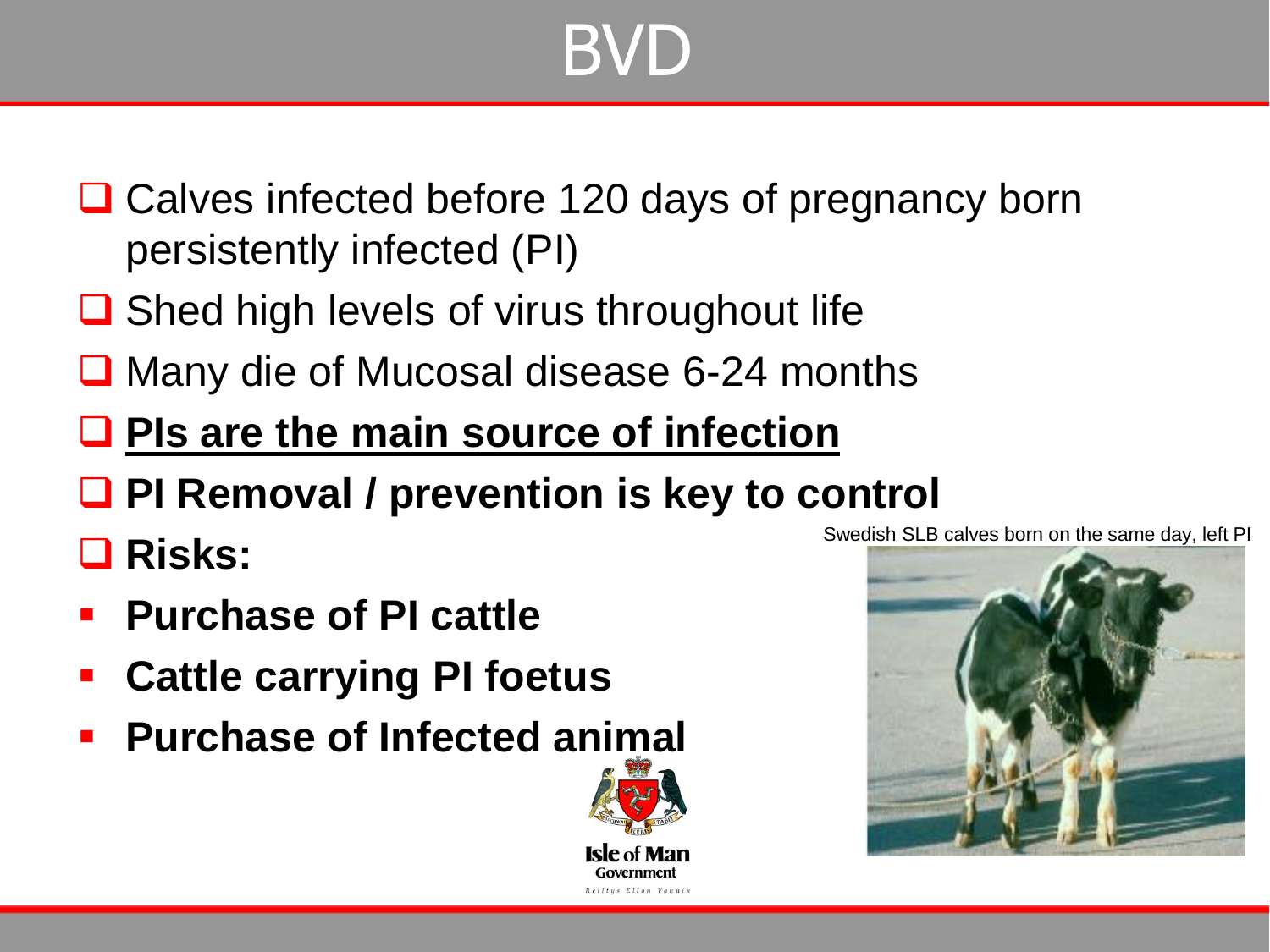## BVD

#### Outcomes of infection in non-PI cattle

- Weakening of immune system
	- More susceptible to other infections (diarrhoea, pneumonia)
- Reduced milk yield, increased somatic cell count
- Pregnant cattle
	- Failure to conceive/return to service
	- Abortion/mummification
	- Birth defects (wobbly, eye defects)
	- **Birth of PI calves**
- Bulls infertility : virus transfer in semen

bulls can be PI



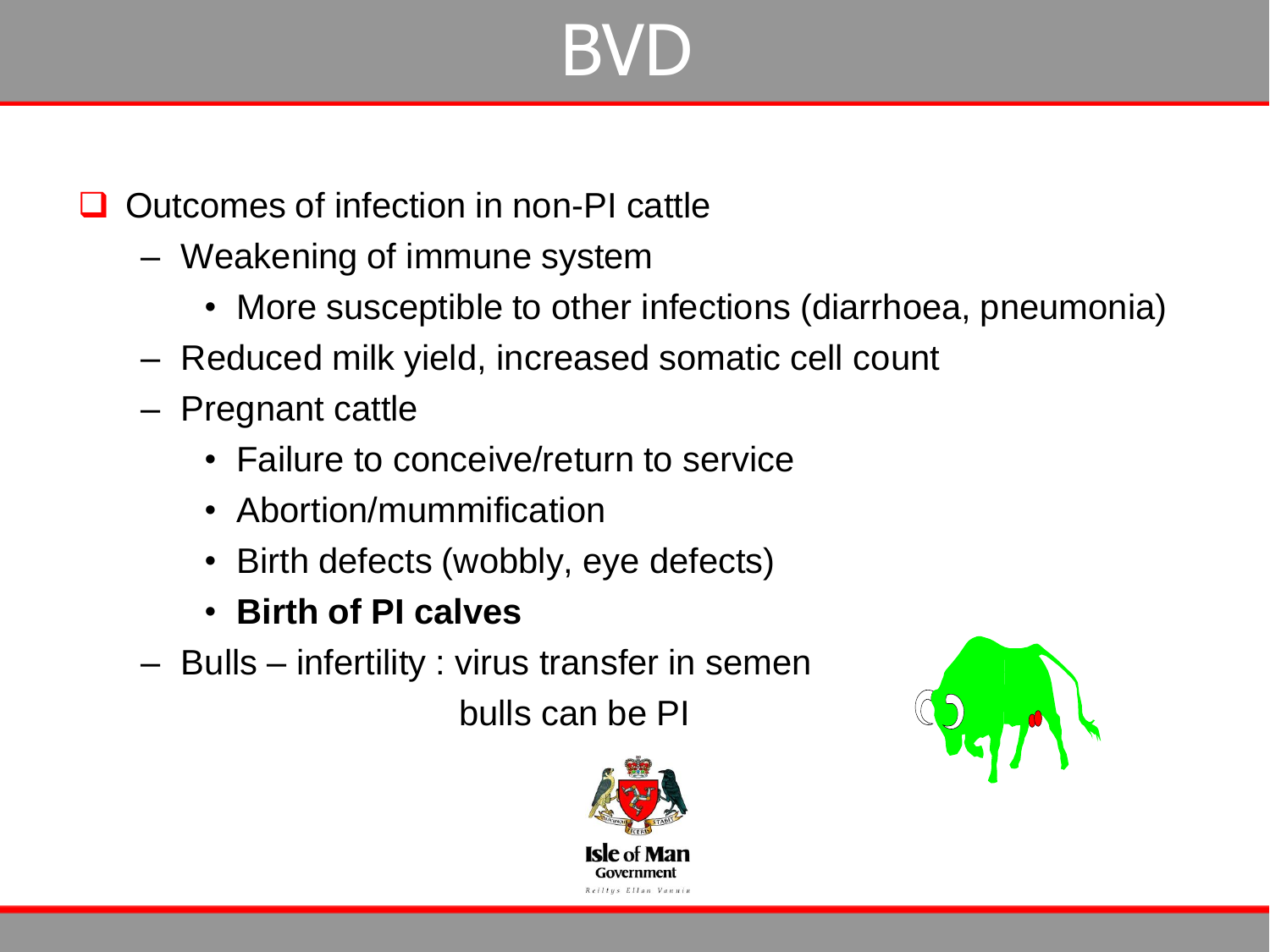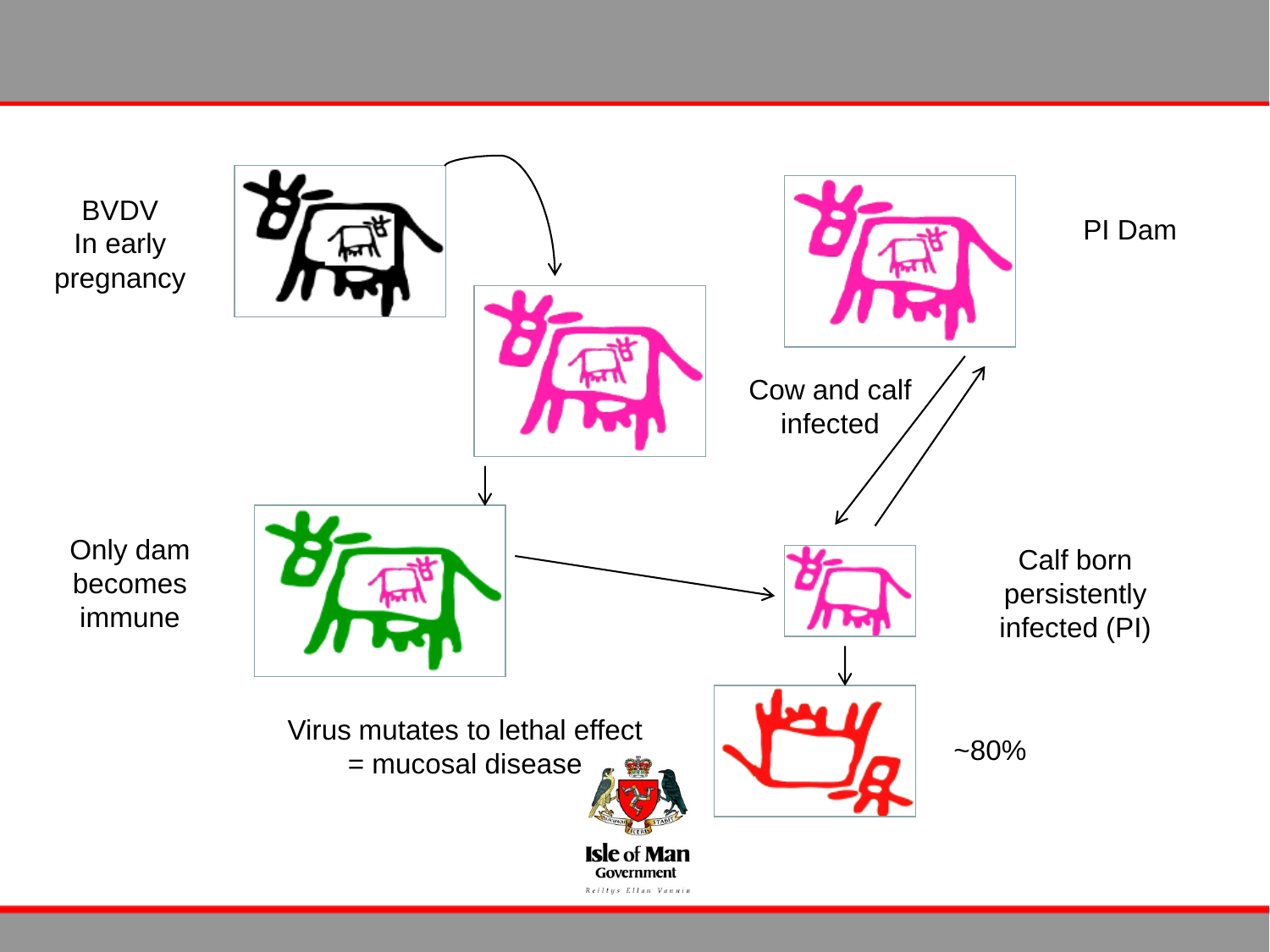## **Routes of Introduction**

#### **Livestock trade**

- PI Bought in
- Dam: carrying a PI foetus
- Animal infected during trade (mart)
- Pasture/fence contact with other stock
- **□** Shows and sales
- $\Box$  Breeding bulls can be PI
- **□** Visitors and workforce
- Vehicles, machinery and borrowed "kit"

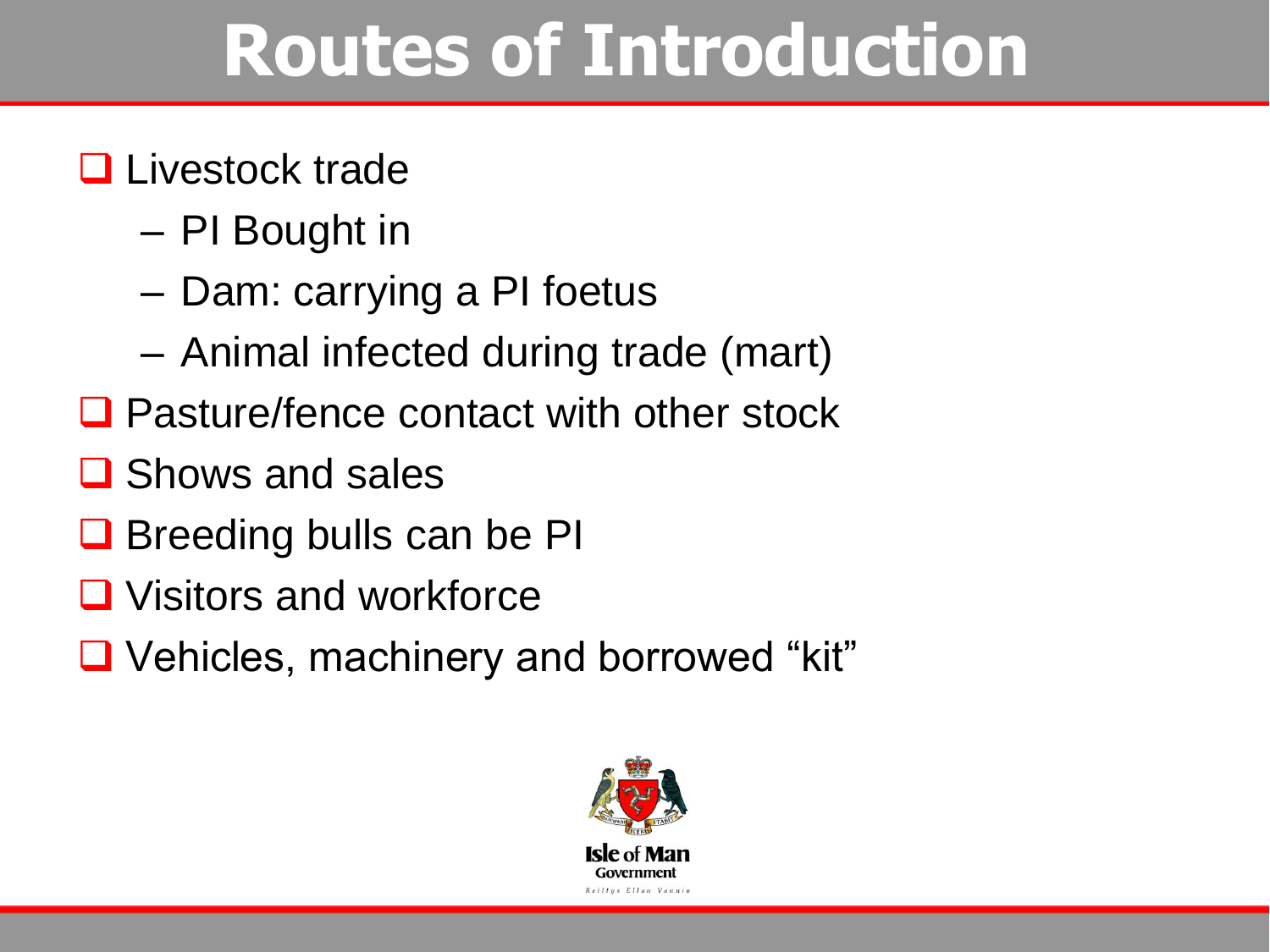## Financial Impact

- **O** Direct cost in the Isle of Man estimated £750,000 annually
- **□£61 minimum per dairy cow in one year**
- □ 100 cow herds
	- Beef: £4,600 annually
	- Dairy: £13,500 annually
		- (9-19% of farm income)



(SAC)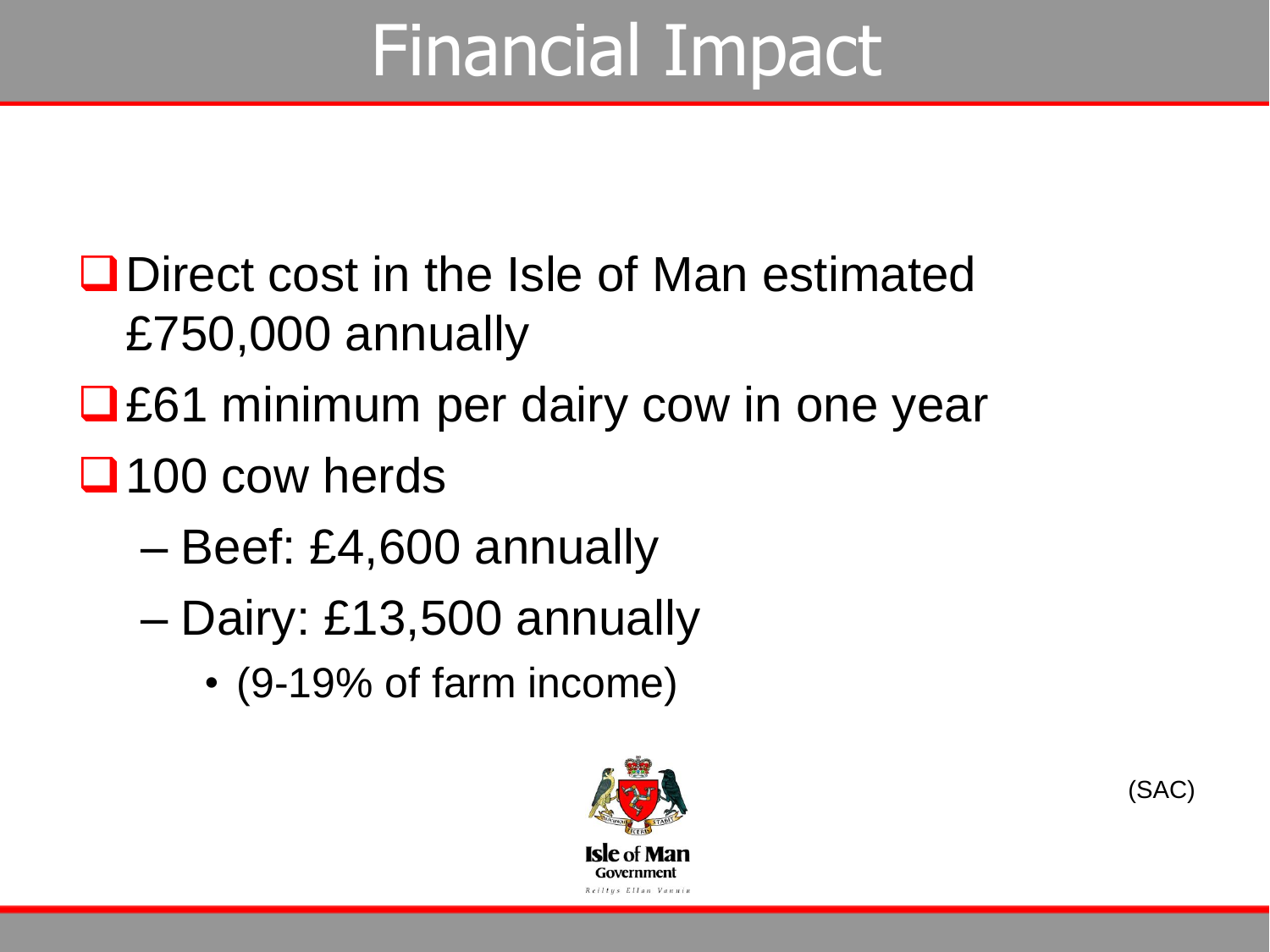## **BVD and Abortion**

### **ONI** study

**□ 142 aborted/stillborn foetuses submitted to Lab** 

- **Q Tested for BVD virus**
- $\Box$  19 (13%) positive
- **□SAC: Single Abortion** 
	- £650 dairy
	- £200 to £300 beef



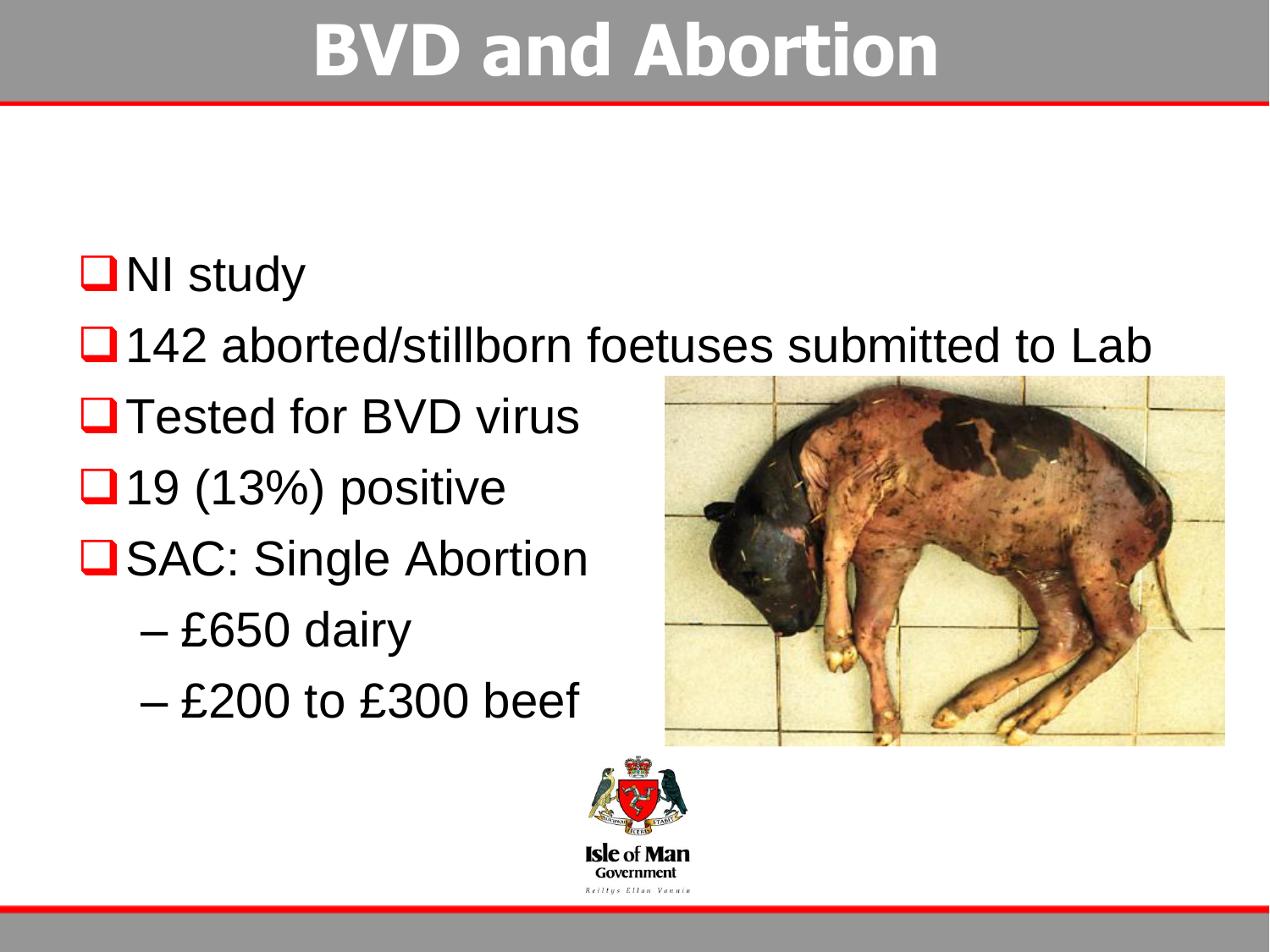## Options for Control

 $\Box$  Do nothing : live with it – self clearance?

**□** Inactivated vaccine - on cost

**E**radication and vaccination

**■** Eradication and good biosecurity especially **Imports** 

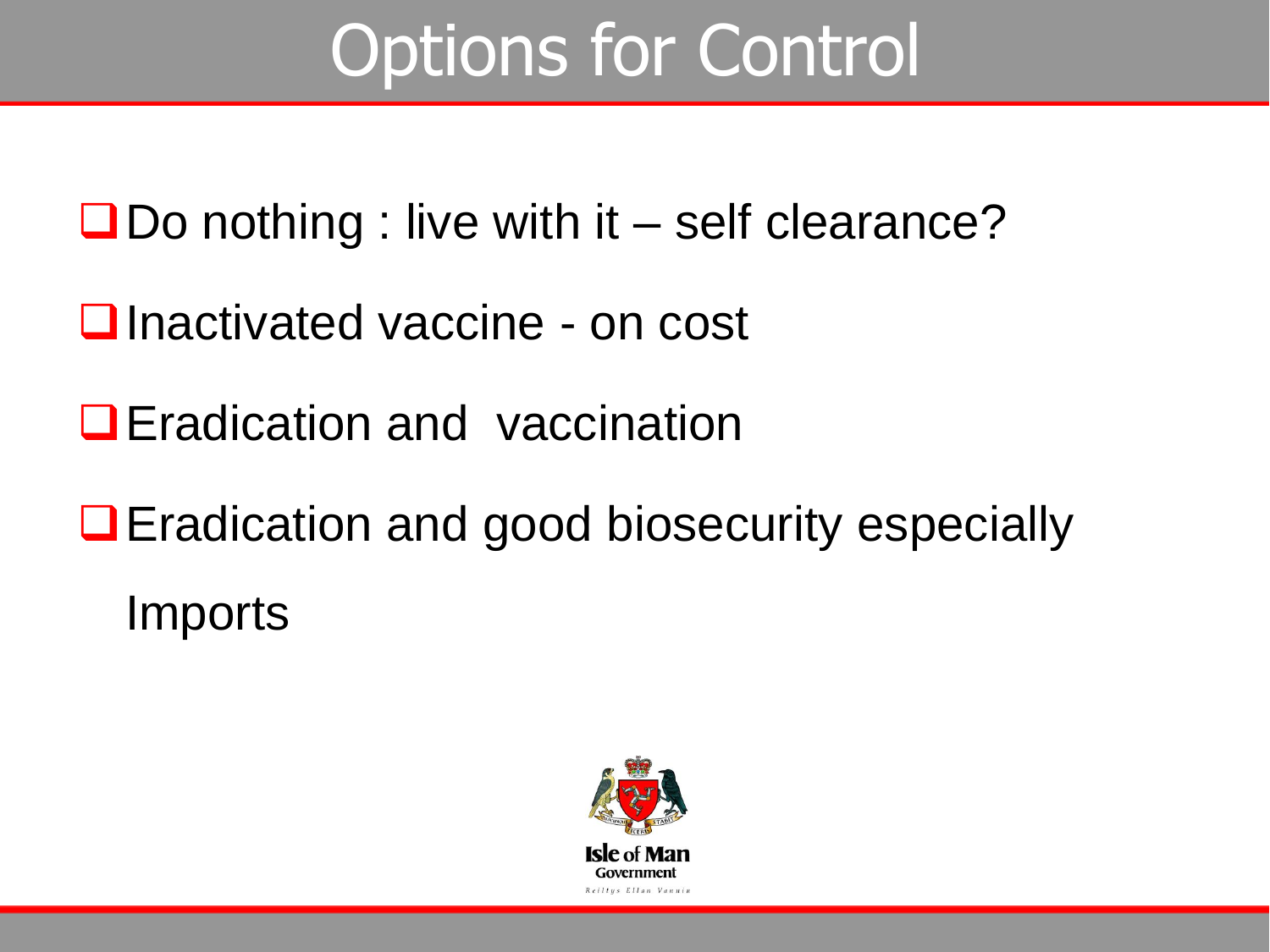## **BVD**

- **□** Sweden, Norway, Finland, Denmark and parts of Austria, Scotland and England
	- Successful eradication programs **without vaccine**
- $\Box$  France, Germany schemes underway
	- With vaccine
- **□** BVD-free countries likely to seek protection during trade (OIE List B)
- $\Box$  British Isles high level of infection the result of no systematic controls

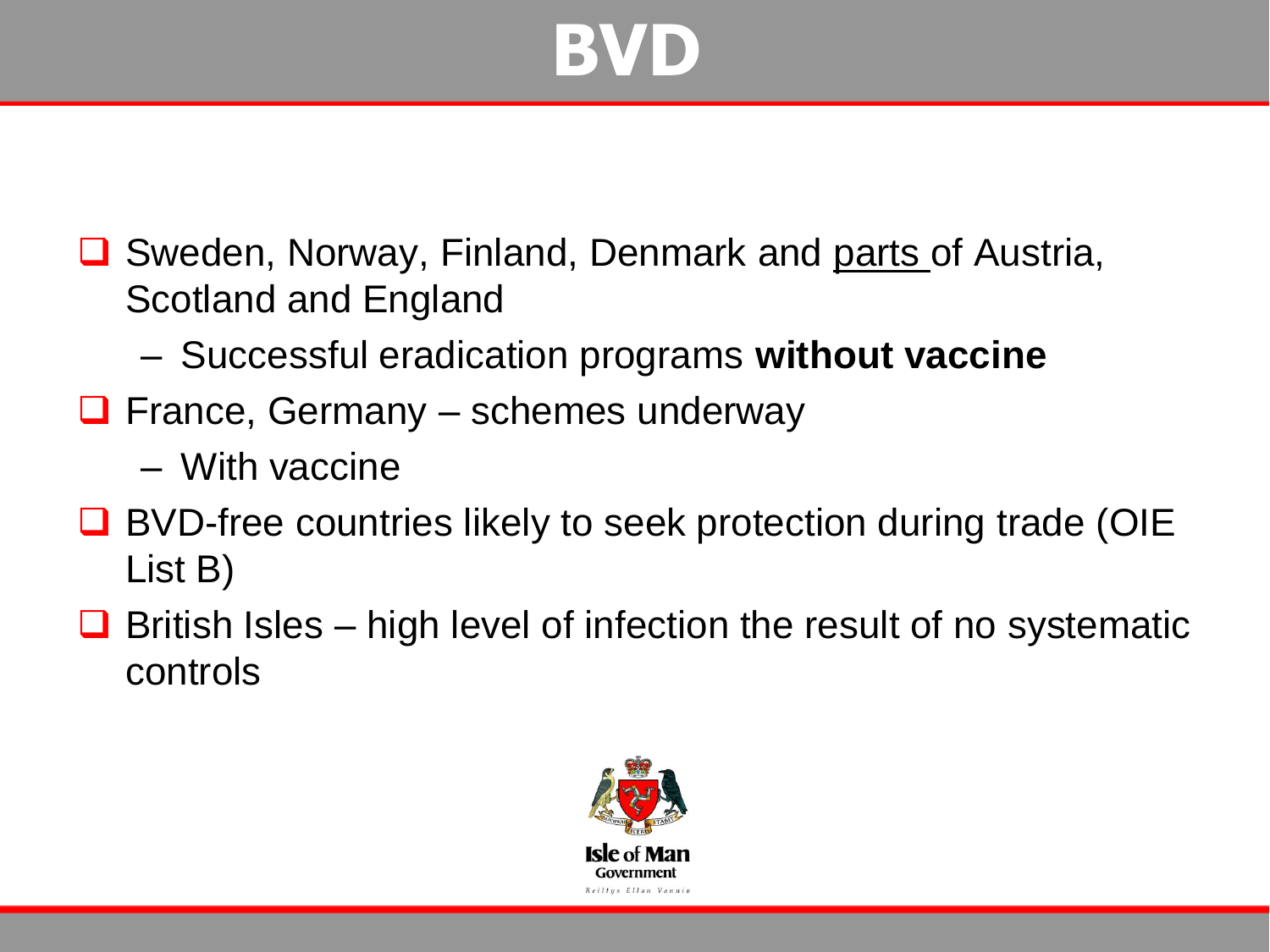### The Swiss BVD-eradication program

### Percentage of PI Calves among newborn calves

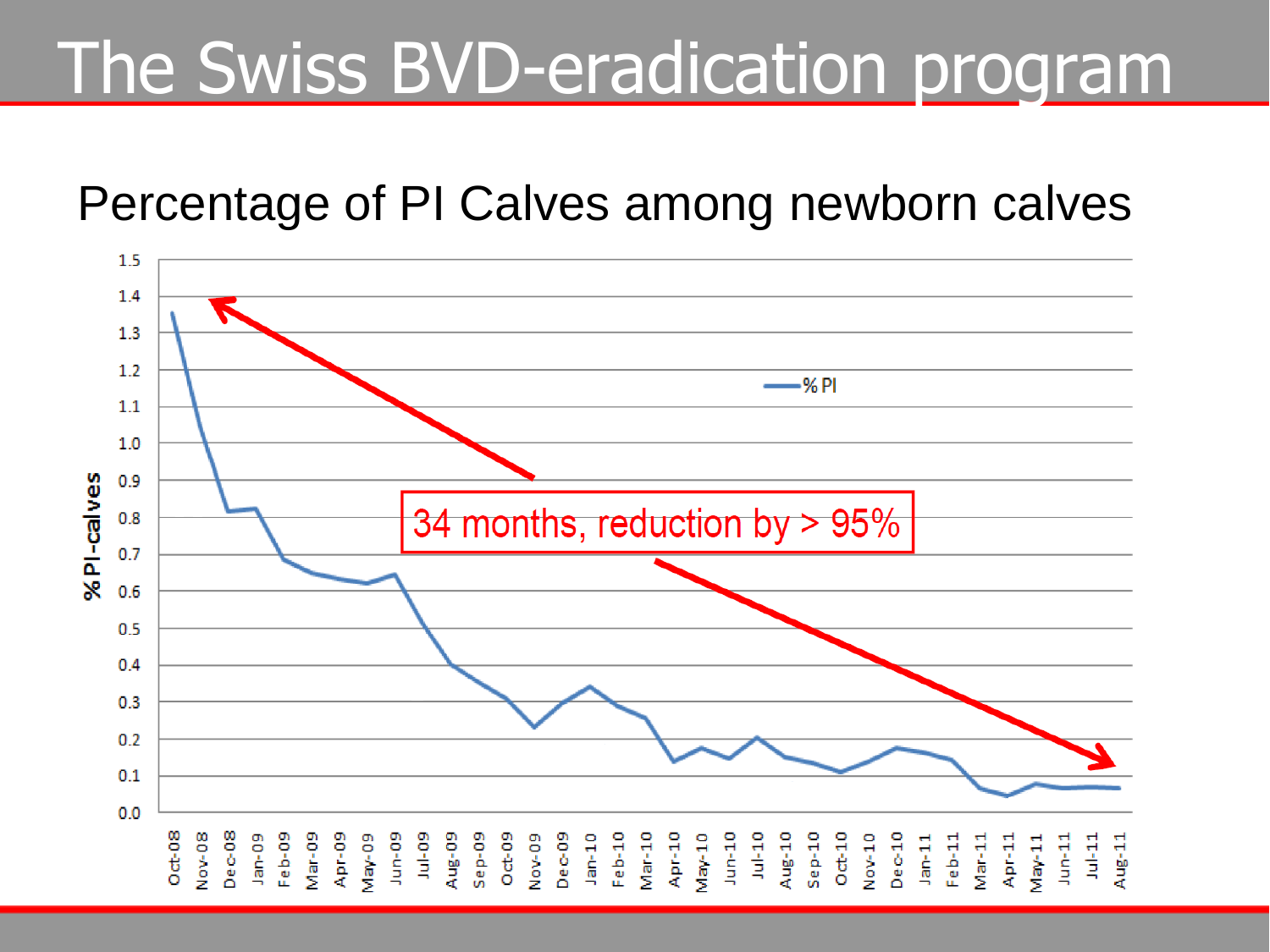### BVD infected Herds in Denmark